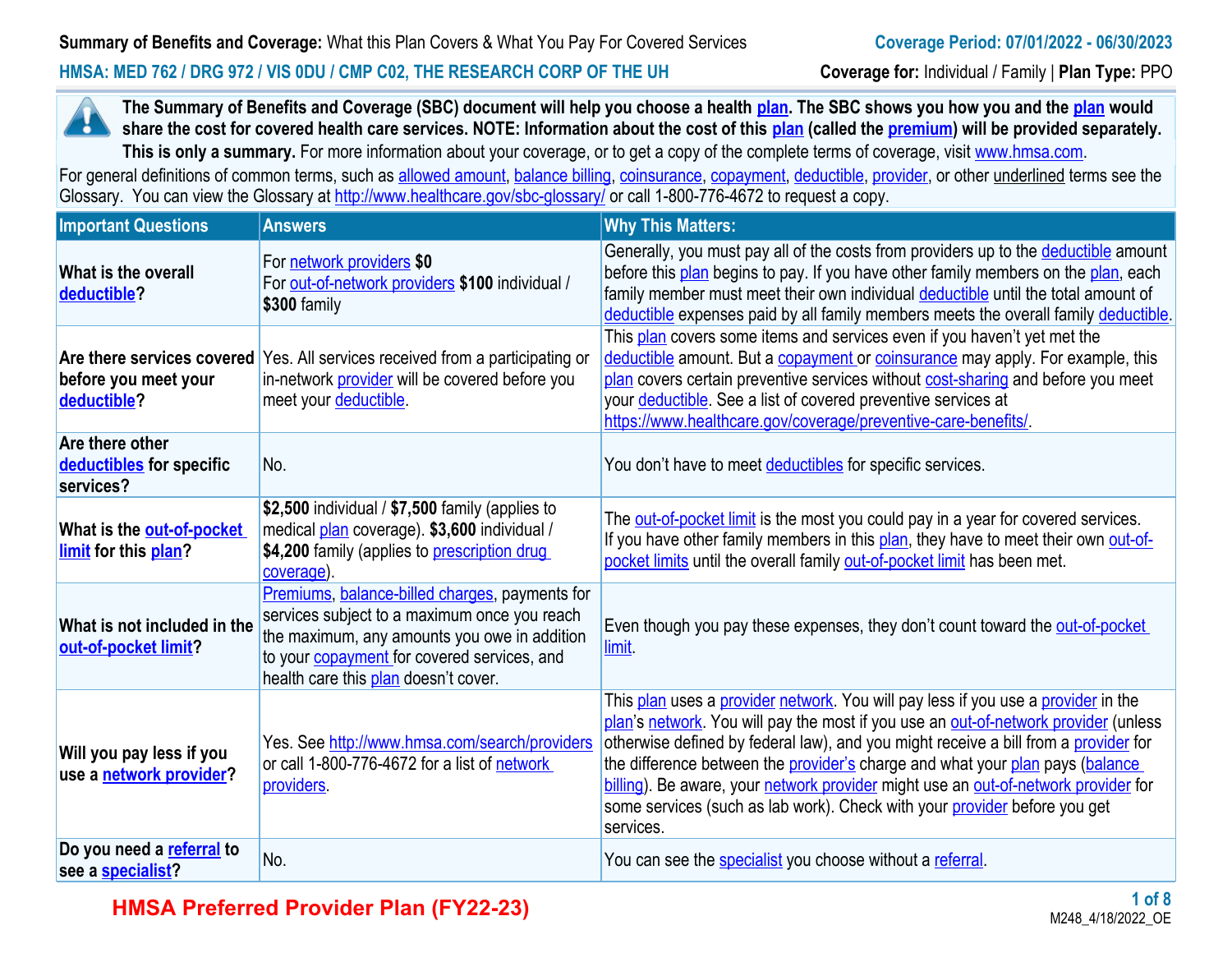

All **copayment** and **coinsurance** costs shown in this chart are after your **deductible** has been met, if a **deductible** applies.

| <b>Common Medical</b> | <b>Services You May Need</b>                           | <b>What You Will Pay</b>                            | <b>Limitations, Exceptions, &amp; Other</b>               |                                                                                                                  |  |
|-----------------------|--------------------------------------------------------|-----------------------------------------------------|-----------------------------------------------------------|------------------------------------------------------------------------------------------------------------------|--|
| <b>Event</b>          |                                                        | <b>Network Provider</b><br>(You will pay the least) | <b>Out-of-Network Provider</b><br>(You will pay the most) | <b>Important Information</b>                                                                                     |  |
|                       | Primary care visit to treat an injury<br>or illness    | \$12 copay/visit                                    | 30% coinsurance                                           | ---none---                                                                                                       |  |
|                       | <b>Specialist</b> visit                                | \$12 copay/visit                                    | 30% coinsurance                                           | ---none---                                                                                                       |  |
|                       | Other practitioner office visit:                       |                                                     |                                                           |                                                                                                                  |  |
| If you visit a health | <b>Physical and Occupational</b><br>Therapist          | 20% coinsurance                                     | 30% coinsurance                                           | Services may require <i>preauthorization</i> .<br>Benefits may be denied if<br>preauthorization is not obtained. |  |
| care provider's       | Psychologist                                           | \$12 copay/visit                                    | 30% coinsurance                                           | ---none---                                                                                                       |  |
| office or clinic      | <b>Nurse Practitioner</b>                              | \$12 copay/visit                                    | 30% coinsurance                                           | ---none---                                                                                                       |  |
|                       | <b>Preventive care (Well Child</b><br>Physician Visit) | No charge                                           | 30% coinsurance; deductible<br>does not apply             | Age and frequency limitations may<br>apply. You may have to pay for                                              |  |
|                       | Screening                                              | No charge                                           | 30% coinsurance                                           | services that aren't preventive. Ask<br>your provider if the services needed                                     |  |
|                       | Immunization (Standard and Travel) No charge           |                                                     | 30% coinsurance                                           | are preventive. Then check what your<br>plan will pay for.                                                       |  |
|                       | <b>Diagnostic test</b>                                 |                                                     |                                                           |                                                                                                                  |  |
|                       | Inpatient                                              | 10% coinsurance                                     | 30% coinsurance                                           | Services may require preauthorization.<br>Benefits may be denied if                                              |  |
|                       | Outpatient                                             | 20% coinsurance                                     | 30% coinsurance                                           | preauthorization is not obtained.                                                                                |  |
|                       | X-ray                                                  |                                                     |                                                           |                                                                                                                  |  |
| If you have a test    | Inpatient                                              | 10% coinsurance                                     | 30% coinsurance                                           | Services may require preauthorization.<br>Benefits may be denied if                                              |  |
|                       | Outpatient                                             | 20% coinsurance                                     | 30% coinsurance                                           | preauthorization is not obtained.                                                                                |  |
|                       | <b>Blood Work</b>                                      |                                                     |                                                           |                                                                                                                  |  |
|                       | Inpatient                                              | 10% coinsurance                                     | 30% coinsurance                                           | Services may require preauthorization.<br>Benefits may be denied if                                              |  |
|                       | Outpatient                                             | 20% coinsurance                                     | 30% coinsurance                                           | preauthorization is not obtained.                                                                                |  |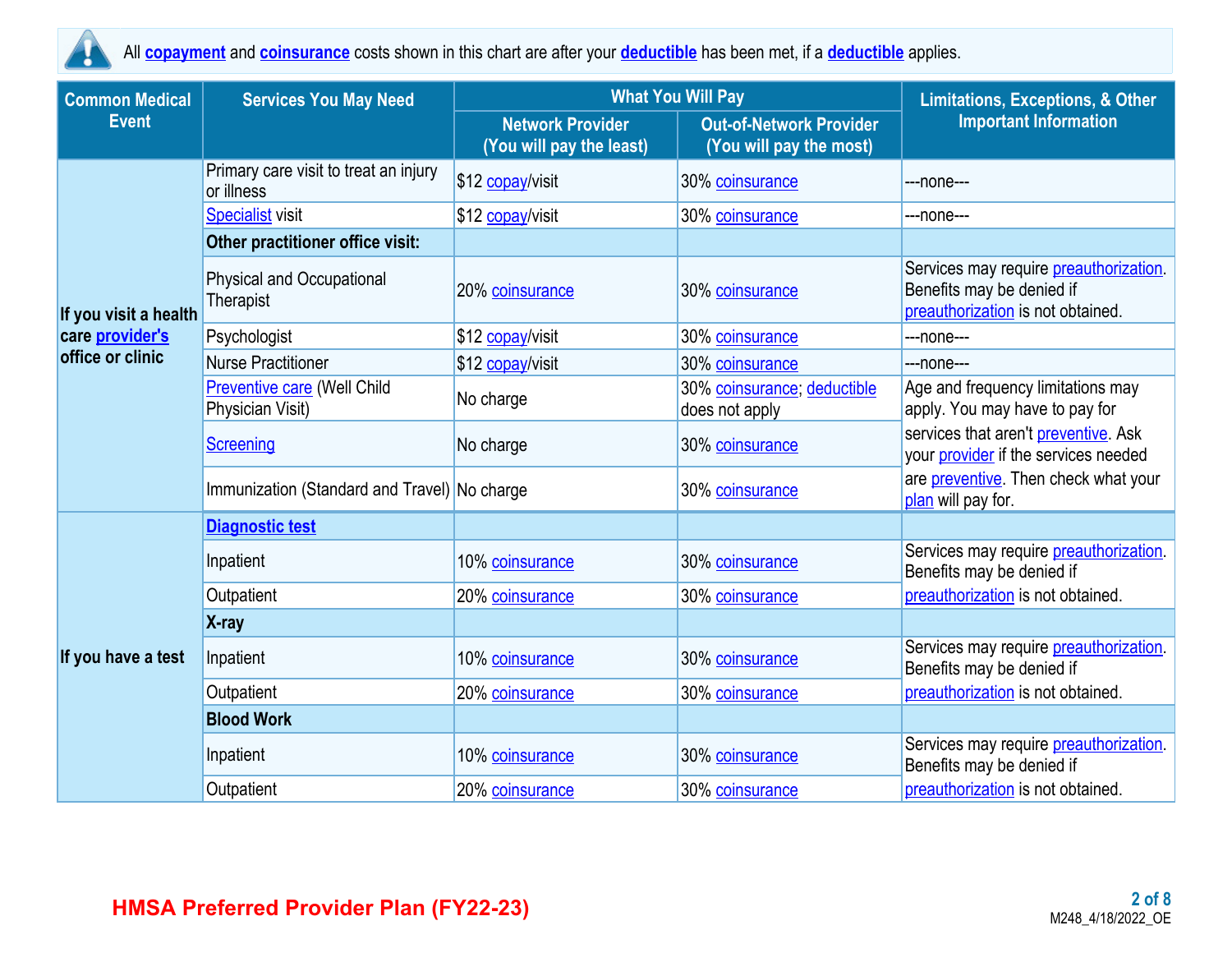| <b>Common Medical</b><br><b>Services You May Need</b>                |                                                                     | <b>What You Will Pay</b>                            | <b>Limitations, Exceptions, &amp; Other</b>                                  |                                                                                                                                                                                                                                                                                                                                                                                                |
|----------------------------------------------------------------------|---------------------------------------------------------------------|-----------------------------------------------------|------------------------------------------------------------------------------|------------------------------------------------------------------------------------------------------------------------------------------------------------------------------------------------------------------------------------------------------------------------------------------------------------------------------------------------------------------------------------------------|
| <b>Event</b>                                                         |                                                                     | <b>Network Provider</b><br>(You will pay the least) | <b>Out-of-Network Provider</b><br>(You will pay the most)                    | <b>Important Information</b>                                                                                                                                                                                                                                                                                                                                                                   |
|                                                                      | Imaging (CT/PET scans, MRIs)                                        |                                                     |                                                                              |                                                                                                                                                                                                                                                                                                                                                                                                |
| If you have a test                                                   | Inpatient                                                           | 10% coinsurance                                     | 30% coinsurance                                                              | Services may require preauthorization.<br>Benefits may be denied if                                                                                                                                                                                                                                                                                                                            |
|                                                                      | Outpatient                                                          | 20% coinsurance                                     | 30% coinsurance                                                              | preauthorization is not obtained.                                                                                                                                                                                                                                                                                                                                                              |
|                                                                      | Tier 1 - mostly Generic drugs (retail) \$7 copay/prescription       |                                                     | \$7 copay and<br>20% coinsurance/prescription;<br>deductible does not apply  | One retail <b>copay</b> for 1-30 day supply,<br>two retail <b>copays</b> for 31-60 day supply,<br>and three retail <b>copays</b> for 61-90 day<br>supply.                                                                                                                                                                                                                                      |
|                                                                      | Tier 1 - mostly Generic drugs<br>(mail order)                       | \$11 copay/prescription                             | Not covered                                                                  | One mail order copay for a 84-90 day<br>supply at a 90 day at retail network or<br>contracted mail order provider.                                                                                                                                                                                                                                                                             |
| If you need drugs<br>to treat your<br><b>illness or</b><br>condition | Tier 2 - mostly Preferred Formulary<br>Drugs (retail)               | \$30 copay/prescription                             | \$30 copay and<br>20% coinsurance/prescription;<br>deductible does not apply | One retail <b>copay</b> for 1-30 day supply,<br>two retail <b>copays</b> for 31-60 day supply,<br>and three retail <b>copays</b> for 61-90 day<br>supply.                                                                                                                                                                                                                                      |
| More information<br>about <b>prescription</b><br>drug coverage is    | Tier 2 - mostly Preferred Formulary<br><b>Drugs</b><br>(mail order) | \$65 copay/prescription                             | Not covered                                                                  | One mail order <b>copay</b> for a 84-90 day<br>supply at a 90 day at retail network or<br>contracted mail order provider.                                                                                                                                                                                                                                                                      |
| available at<br>www.hmsa.com.                                        | Tier 3 - mostly Non-preferred<br>Formulary Drugs (retail)           | \$30 copay/prescription                             | \$30 copay and<br>20% coinsurance/prescription;<br>deductible does not apply | In addition to your copay and/or<br>coinsurance, you will be responsible for<br>a \$45 Tier 3 Cost Share per retail<br>copay. Cost to you for retail Tier 3<br>drugs: One <b>copay</b> plus one Tier 3 Cost<br>Share for 1-30 day supply, two <b>copays</b><br>plus two Tier 3 Cost Shares for 31-60<br>day supply, and three copays plus<br>three Tier 3 Cost Shares for 61-90 day<br>supply. |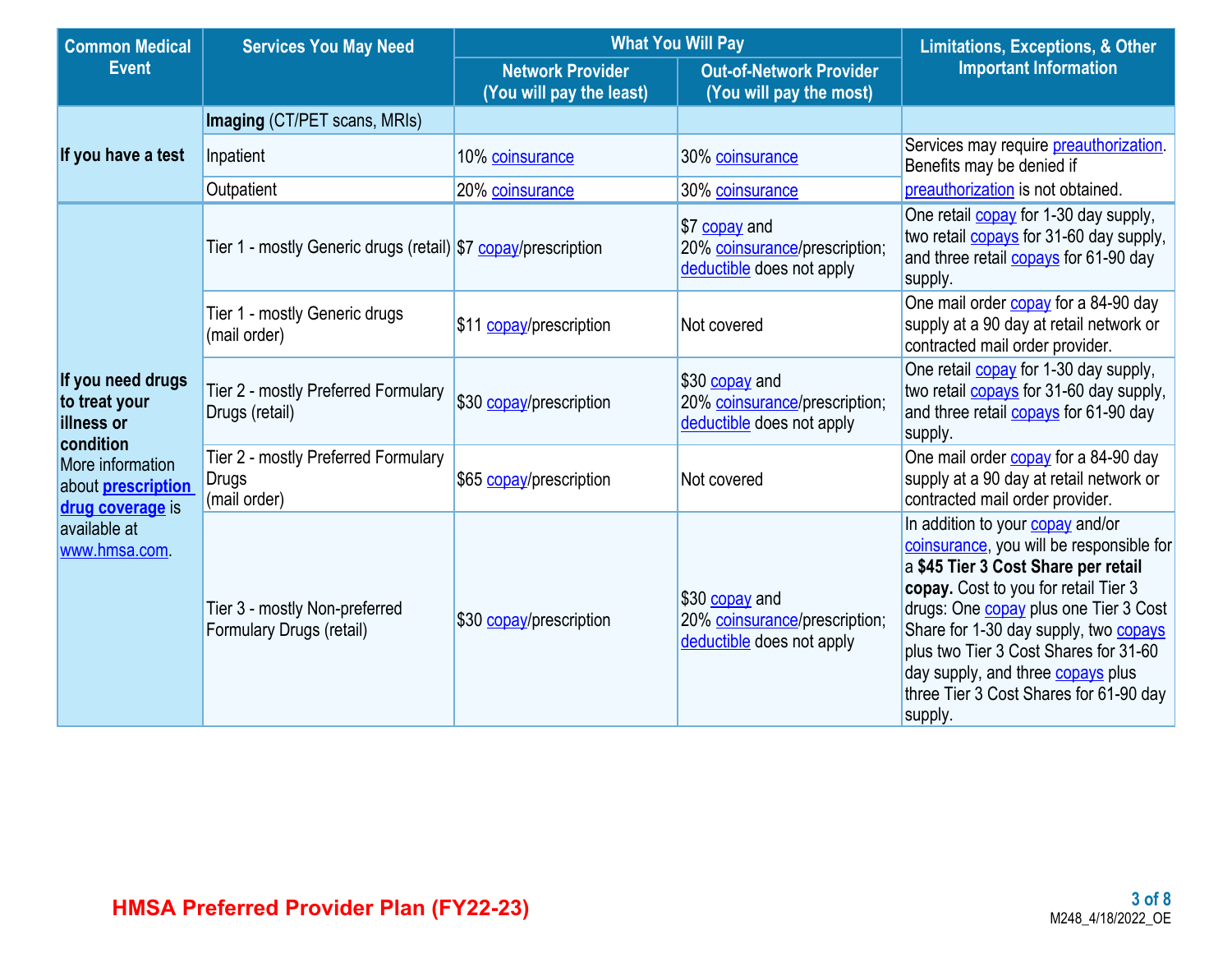| <b>Common Medical</b>                                                             | <b>Services You May Need</b>                                           | <b>What You Will Pay</b>                            | <b>Limitations, Exceptions, &amp; Other</b>               |                                                                                                                                                                                                                                                                                                                                                |  |
|-----------------------------------------------------------------------------------|------------------------------------------------------------------------|-----------------------------------------------------|-----------------------------------------------------------|------------------------------------------------------------------------------------------------------------------------------------------------------------------------------------------------------------------------------------------------------------------------------------------------------------------------------------------------|--|
| <b>Event</b>                                                                      |                                                                        | <b>Network Provider</b><br>(You will pay the least) | <b>Out-of-Network Provider</b><br>(You will pay the most) | <b>Important Information</b>                                                                                                                                                                                                                                                                                                                   |  |
| If you need drugs<br>to treat your<br>illness or<br>condition<br>More information | Tier 3 - mostly Non-preferred<br>Formulary Drugs (mail order)          | \$65 copay/prescription                             | Not covered                                               | In addition to your copay and/or<br>coinsurance, you will be responsible for<br>a \$135 Tier 3 Cost Share per mail<br>order copay. Cost to you for mail<br>order Tier 3 drugs: One mail order<br>copay plus one mail order Tier 3 Cost<br>Share for an 84-90 day supply at a 90<br>day at retail network or contracted mail<br>order provider. |  |
| about <b>prescription</b><br>drug coverage is<br>available at                     | Tier 4 - mostly Preferred Formulary<br><b>Specialty drugs (retail)</b> | \$100 copay/prescription                            | Not covered                                               | Retail benefits for Tier 4 and Tier 5<br>drugs are limited to a 30-day supply.<br>Available in participating Specialty                                                                                                                                                                                                                         |  |
| www.hmsa.com                                                                      | Tier 5 - mostly Non-preferred<br>Formulary Specialty drugs (retail)    | \$200 copay/prescription                            | Not covered                                               | Pharmacies only.                                                                                                                                                                                                                                                                                                                               |  |
|                                                                                   | Tier 4 & 5 (mail order)                                                | Not covered                                         | Not covered                                               |                                                                                                                                                                                                                                                                                                                                                |  |
|                                                                                   | Facility fee (e.g., ambulatory<br>surgery center)                      | 10% coinsurance                                     | 30% coinsurance                                           | ---none---                                                                                                                                                                                                                                                                                                                                     |  |
| If you have                                                                       | <b>Physician Visits</b>                                                | \$12 copay/visit                                    | 30% coinsurance                                           | ---none---                                                                                                                                                                                                                                                                                                                                     |  |
| outpatient surgery                                                                | Surgeon fees                                                           | 10% coinsurance (cutting)                           | 30% coinsurance (cutting)                                 | ---none---                                                                                                                                                                                                                                                                                                                                     |  |
|                                                                                   |                                                                        | 20% coinsurance (non-cutting)                       | 30% coinsurance (non-cutting)                             | ---none---                                                                                                                                                                                                                                                                                                                                     |  |
|                                                                                   | <b>Emergency room care</b>                                             |                                                     |                                                           |                                                                                                                                                                                                                                                                                                                                                |  |
|                                                                                   | <b>Physician Visit</b>                                                 | \$12 copay/visit                                    | \$12 copay/visit; deductible does<br>not apply            | ---none---                                                                                                                                                                                                                                                                                                                                     |  |
| If you need                                                                       | <b>Emergency room</b>                                                  | 20% coinsurance                                     | 20% coinsurance; deductible<br>does not apply             | ---none---                                                                                                                                                                                                                                                                                                                                     |  |
| immediate medical<br>attention                                                    | <b>Emergency medical transportation</b><br>(air)                       | 20% coinsurance                                     | 20% coinsurance; deductible<br>does not apply             | Limited to air transport to the nearest<br>adequate hospital within the State of<br>Hawaii, except in certain situations<br>when transportation to the continental<br>US is necessary for critical care in<br>accord with HMSA's medical policy.<br>Certain exclusions apply.                                                                  |  |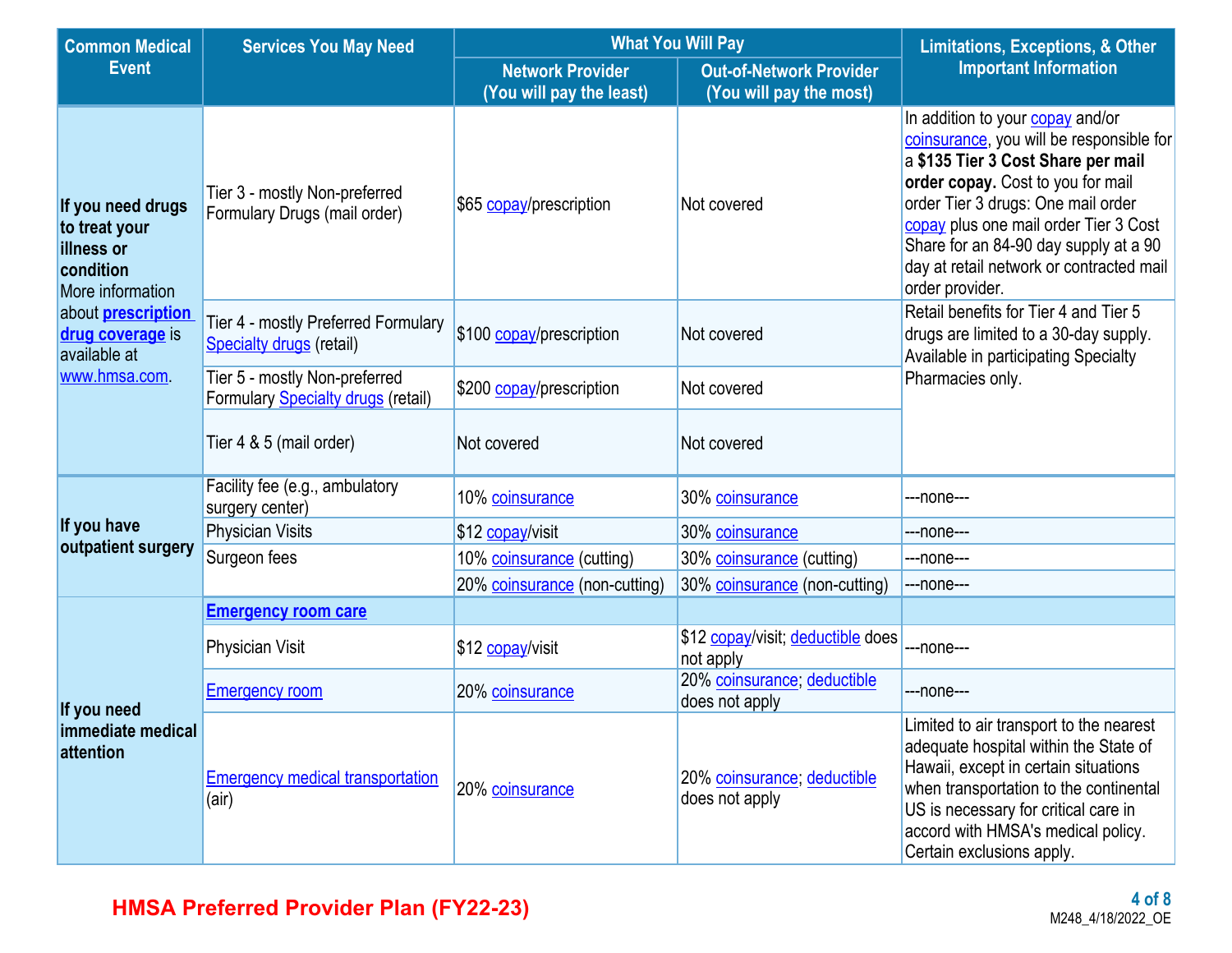| <b>Common Medical</b>            | <b>Services You May Need</b>                        | <b>What You Will Pay</b>                            | <b>Limitations, Exceptions, &amp; Other</b>               |                                                                                                                                                                                                                                                  |  |
|----------------------------------|-----------------------------------------------------|-----------------------------------------------------|-----------------------------------------------------------|--------------------------------------------------------------------------------------------------------------------------------------------------------------------------------------------------------------------------------------------------|--|
| <b>Event</b>                     |                                                     | <b>Network Provider</b><br>(You will pay the least) | <b>Out-of-Network Provider</b><br>(You will pay the most) | <b>Important Information</b>                                                                                                                                                                                                                     |  |
| If you need<br>immediate medical | <b>Emergency medical transportation</b><br>(ground) | 20% coinsurance                                     | 30% coinsurance                                           | Ground transportation to the nearest,<br>adequate hospital to treat your illness<br>or injury.                                                                                                                                                   |  |
| attention                        | Urgent care                                         | \$12 copay/visit                                    | 30% coinsurance                                           | ---none---                                                                                                                                                                                                                                       |  |
|                                  | Facility fee (e.g., hospital room)                  | 10% coinsurance                                     | 30% coinsurance                                           | ---none---                                                                                                                                                                                                                                       |  |
| If you have a                    | <b>Physician Visits</b>                             | \$12 copay/visit                                    | 30% coinsurance                                           | ---none---                                                                                                                                                                                                                                       |  |
| hospital stay                    | Surgeon fee                                         | 10% coinsurance (cutting)                           | 30% coinsurance (cutting)                                 | ---none---                                                                                                                                                                                                                                       |  |
|                                  |                                                     | 20% coinsurance (non-cutting)                       | 30% coinsurance (non-cutting)                             | ---none---                                                                                                                                                                                                                                       |  |
|                                  | <b>Outpatient services</b>                          |                                                     |                                                           |                                                                                                                                                                                                                                                  |  |
| If you have mental               | Physician services                                  | \$12 copay/visit                                    | 30% coinsurance                                           | ---none---                                                                                                                                                                                                                                       |  |
| health, behavioral<br>health, or | Hospital and facility services                      | 10% coinsurance                                     | 30% coinsurance                                           | ---none---                                                                                                                                                                                                                                       |  |
| substance abuse                  | <b>Inpatient services</b>                           |                                                     |                                                           |                                                                                                                                                                                                                                                  |  |
| needs                            | Physician services                                  | 10% coinsurance                                     | 30% coinsurance                                           | ---none---                                                                                                                                                                                                                                       |  |
|                                  | Hospital and facility services                      | 10% coinsurance                                     | 30% coinsurance                                           | ---none---                                                                                                                                                                                                                                       |  |
|                                  | Office visit (Prenatal and postnatal<br>care)       | 10% coinsurance                                     | 30% coinsurance                                           | Cost sharing does not apply to certain<br>preventive services. Depending on the                                                                                                                                                                  |  |
| If you are pregnant              | Childbirth/delivery professional<br>services        | 10% coinsurance                                     | 30% coinsurance                                           | type of services, coinsurance or copay<br>may apply. Maternity care may include                                                                                                                                                                  |  |
|                                  | Childbirth/delivery facility services               | 10% coinsurance                                     | 30% coinsurance                                           | tests and services described elsewhere<br>in the SBC (i.e. ultrasound).                                                                                                                                                                          |  |
|                                  | Home health care                                    | No charge                                           | 30% coinsurance                                           | 150 Visits per Calendar Year                                                                                                                                                                                                                     |  |
| If you need help                 | <b>Rehabilitation services</b>                      | 20% coinsurance                                     | 30% coinsurance                                           | Services may require preauthorization.<br>Benefits may be denied if<br>preauthorization is not obtained.<br>Excludes cardiac rehabilitation.                                                                                                     |  |
|                                  | recovering or have <b>Habilitation services</b>     | Not covered                                         | Not covered                                               | <b>Excluded service</b>                                                                                                                                                                                                                          |  |
| other special<br>health needs    | <b>Skilled nursing care</b>                         | 10% coinsurance                                     | 30% coinsurance                                           | 120 Days per Calendar Year. Includes<br>extended care facilities (Skilled<br>Nursing, Sub-Acute, and Long-Term<br>Acute Care Facilities) to the extent<br>care is for <b>Skilled nursing care</b> , sub-<br>acute care, or long-term acute care. |  |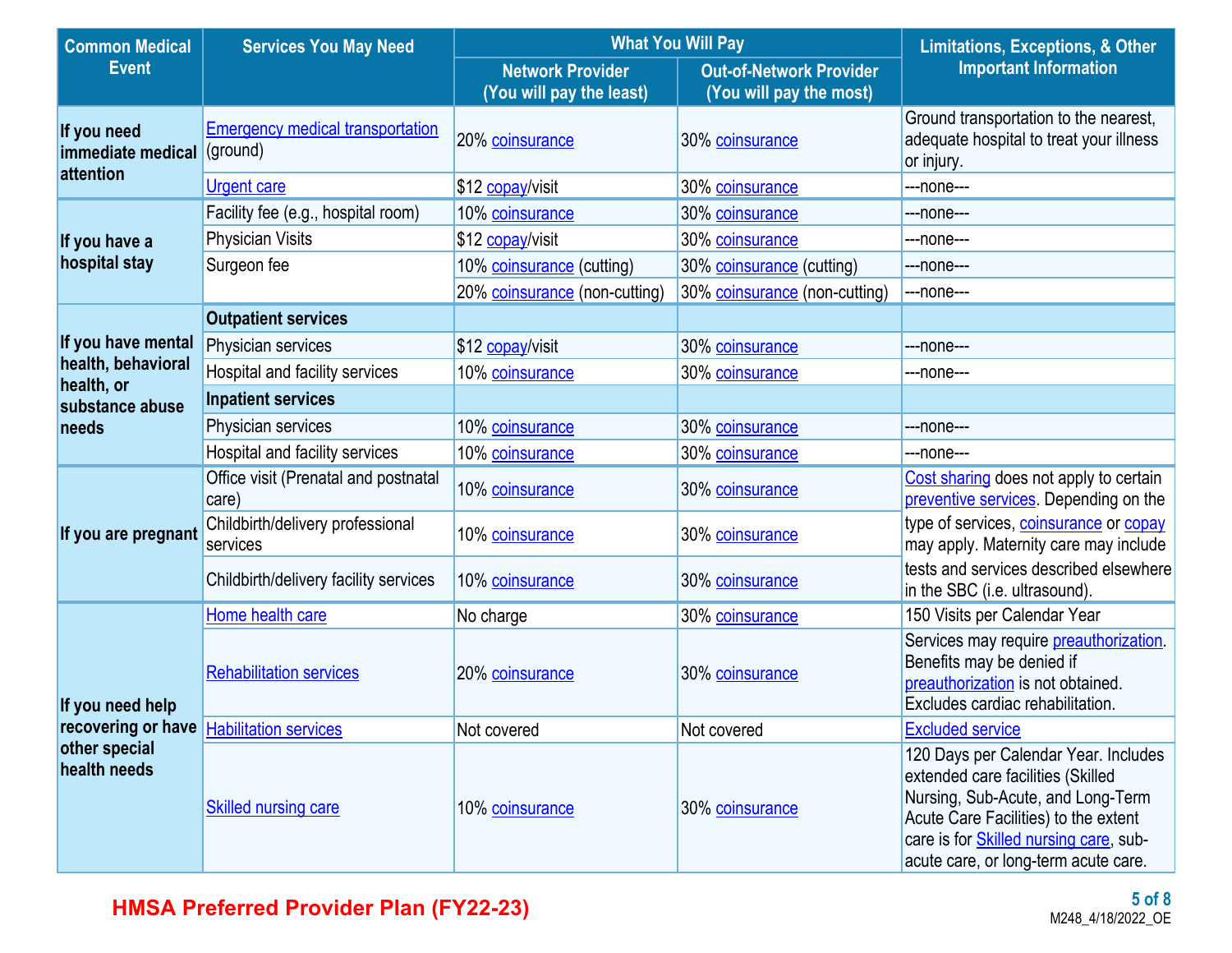| <b>Common Medical</b>                                   | <b>What You Will Pay</b><br><b>Services You May Need</b>                                    |                                                     |                                                           | <b>Limitations, Exceptions, &amp; Other</b>                                                                      |  |
|---------------------------------------------------------|---------------------------------------------------------------------------------------------|-----------------------------------------------------|-----------------------------------------------------------|------------------------------------------------------------------------------------------------------------------|--|
| <b>Event</b>                                            |                                                                                             | <b>Network Provider</b><br>(You will pay the least) | <b>Out-of-Network Provider</b><br>(You will pay the most) | <b>Important Information</b>                                                                                     |  |
| If you need help<br>recovering or have<br>other special | Durable medical equipment                                                                   | 20% coinsurance                                     | 30% coinsurance                                           | Services may require <i>preauthorization</i> .<br>Benefits may be denied if<br>preauthorization is not obtained. |  |
| health needs                                            | <b>Hospice services</b>                                                                     | No charge                                           | Not covered                                               | ---none---                                                                                                       |  |
|                                                         | Children's eye exam                                                                         | \$10 copay/exam                                     | 50% coinsurance; deductible<br>does not apply             | Limited to one routine vision exam per<br>calendar year.                                                         |  |
| If your child needs<br>dental or eye care               | Children's glasses (single vision<br>lenses and frames selected within<br>designated group) | \$25 copay/glasses                                  | 50% coinsurance; deductible<br>does not apply             | The frequency in which you can obtain<br>a pair of glasses may vary                                              |  |
|                                                         | Children's dental check-up                                                                  | Not covered                                         | Not covered                                               | <b>Excluded service</b>                                                                                          |  |

### **Excluded Services & Other Covered Services:**

|                                                                                                                              | Services Your Plan Generally Does NOT Cover (Check your policy or plan document for more information and a list of any other excluded services.) |           |                                                                                                       |  |                                               |  |  |
|------------------------------------------------------------------------------------------------------------------------------|--------------------------------------------------------------------------------------------------------------------------------------------------|-----------|-------------------------------------------------------------------------------------------------------|--|-----------------------------------------------|--|--|
|                                                                                                                              | Acupuncture                                                                                                                                      |           | Dental care (Child)                                                                                   |  | Routine foot care                             |  |  |
|                                                                                                                              | Cardiac rehabilitation                                                                                                                           |           | <b>Habilitation services</b>                                                                          |  | Weight loss programs                          |  |  |
|                                                                                                                              | Cosmetic surgery                                                                                                                                 | $\bullet$ | Long-term care                                                                                        |  |                                               |  |  |
|                                                                                                                              | Dental care (Adult)                                                                                                                              |           | Private-duty nursing                                                                                  |  |                                               |  |  |
| Other Covered Services (Limitations may apply to these services. This isn't a complete list. Please see your plan document.) |                                                                                                                                                  |           |                                                                                                       |  |                                               |  |  |
|                                                                                                                              | <b>Bariatric surgery</b>                                                                                                                         | $\bullet$ | Infertility Treatment (Artificial Insemination and                                                    |  | Routine eye care (Adult) (limited to services |  |  |
|                                                                                                                              | Chiropractic care (e.g., office visits, x-ray films -<br>limited to services covered by this medical plan                                        |           | In Vitro Fertilization. Please refer to your plan<br>document for limitations and additional details) |  | covered under a rider)                        |  |  |
|                                                                                                                              | and within the scope of a chiropractor's license)                                                                                                |           | Non-emergency care when traveling outside the                                                         |  |                                               |  |  |
|                                                                                                                              | Hearing aids (limited to one hearing aid per ear<br>every 60 months)                                                                             |           | U.S. For more information, see www.hmsa.com                                                           |  |                                               |  |  |

Your Rights to Continue Coverage: There are agencies that can help if you want to continue your coverage after it ends. The contact information for those agencies is: 1) 1-800-776-4672 for HMSA; 2) (808) 586-2790 for the State of Hawaii, Dept. of Commerce and Consumer Affairs - Insurance Division; 3) 1-866-444 3272 or <http://www.dol.gov/agencies/ebsa/laws-and-regulations/laws/affordable-care-act>for the U.S. Department of Labor, Employee Benefits Security Administration; or 4) 1-877-267-2323 x61565 or [http://www.cciio.cms.gov](http://www.cciio.cms.gov/) for the U.S. Department of Health and Human Services. Church plans are not covered by the Federal COBRA continuation coverage rules. Other coverage options may be available to you too, including buying individual insurance coverage through the Health Insurance [Marketplace](https://www.healthcare.gov/sbc-glossary/#marketplace). For more information about the [Marketplace](https://www.healthcare.gov/sbc-glossary/#marketplace), visit [http://www.HealthCare.gov](http://www.healthcare.gov/) or call 1-800-318-2596.

# **HMSA Preferred Provider Plan (FY22-23)**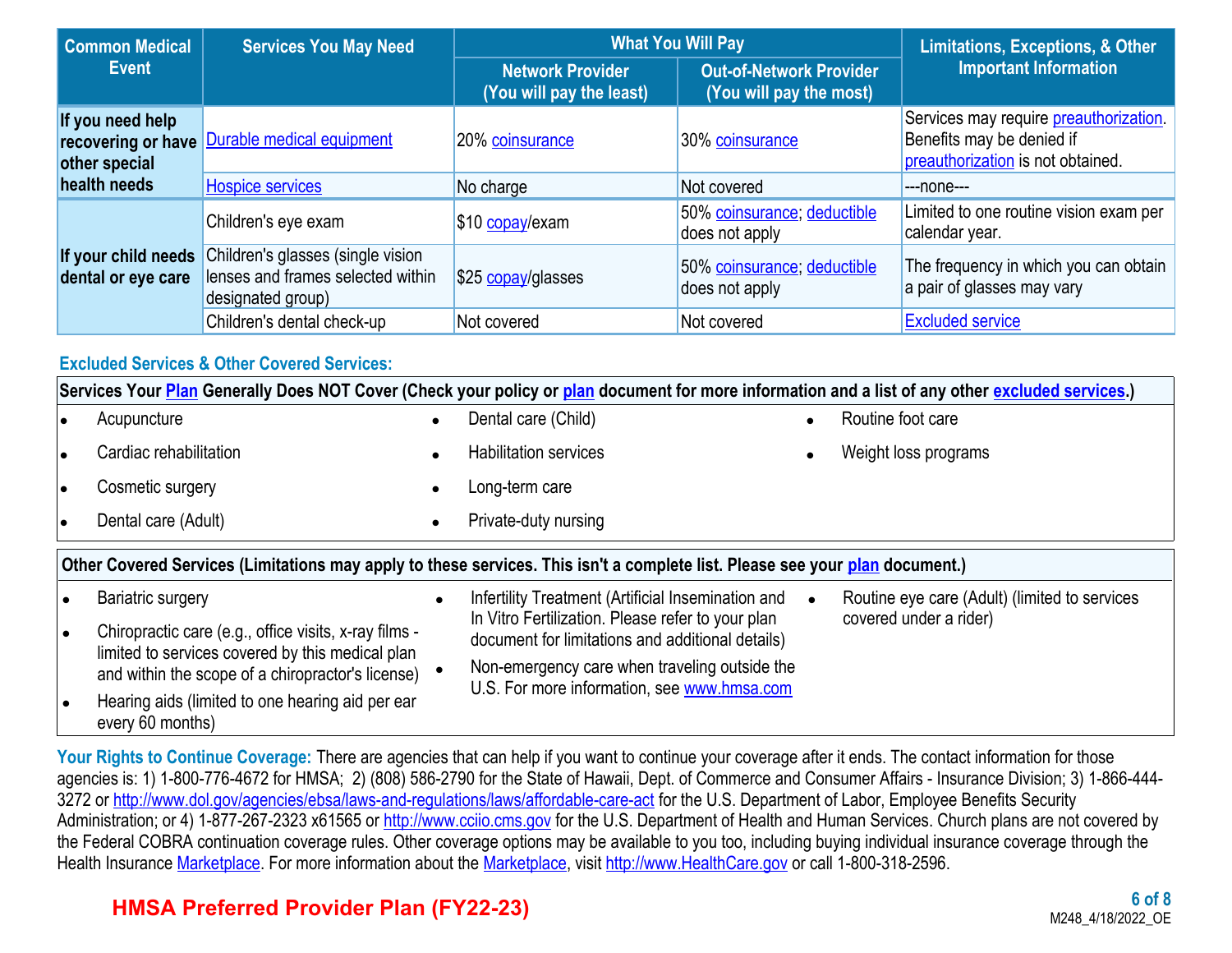Your Grievance and Appeals Rights: There are agencies that can help if you have a complaint against your [plan](https://www.healthcare.gov/sbc-glossary/#plan) for a denial of a [claim](https://www.healthcare.gov/sbc-glossary/#claim). This complaint is called a [grievance](https://www.healthcare.gov/sbc-glossary/#grievance) or [appeal](https://www.healthcare.gov/sbc-glossary/#appeal). For more information about your rights, look at the explanation of benefits you will receive for that medical [claim](https://www.healthcare.gov/sbc-glossary/#claim). Your [plan](https://www.healthcare.gov/sbc-glossary/#plan) documents also provide complete information to submit a [claim,](https://www.healthcare.gov/sbc-glossary/#claim) [appeal,](https://www.healthcare.gov/sbc-glossary/#appeal) or a [grievance](https://www.healthcare.gov/sbc-glossary/#grievance) for any reason to your [plan](https://www.healthcare.gov/sbc-glossary/#plan). For more information about your rights, this notice, or assistance, contact:

- For group health coverage subject to ERISA, you must submit a written request for an [appeal](https://www.healthcare.gov/sbc-glossary/#appeal) to: HMSA Member Advocacy and Appeals, P.O. Box 1958, Honolulu, Hawaii 96805-1958. If you have any questions about **[appeals](https://www.healthcare.gov/sbc-glossary/#appeal)**, you can call us at (808) 948-5090 or toll free at 1-800-462-2085. You may also contact the Department of Labor's Employee Benefits Security Administration at 1-866-444-EBSA (3272) or [http://www.dol.gov/agencies/ebsa/laws-and](http://www.dol.gov/agencies/ebsa/laws-and-regulations/laws/affordable-care-act)[regulations/laws/affordable-care-act.](http://www.dol.gov/agencies/ebsa/laws-and-regulations/laws/affordable-care-act) You may also file a [grievance](https://www.healthcare.gov/sbc-glossary/#grievance) with the Insurance Commissioner. You must send the request to the Insurance Commissioner at: Hawaii Insurance Division, ATTN: Health Insurance Branch - External Appeals, 335 Merchant Street, Room 213, Honolulu, Hawaii 96813. Telephone: (808) 586-2804.
- For non-federal governmental group health plans and church plans that are group health plans, you must submit a written request for an [appeal](https://www.healthcare.gov/sbc-glossary/#appeal) to: HMSA Member Advocacy and Appeals, P.O. Box 1958, Honolulu, Hawaii 96805-1958. If you have any questions about [appeals](https://www.healthcare.gov/sbc-glossary/#appeal), you can call us at (808) 948-5090 or toll free at 1-800-462-2085. You may also file a [grievance](https://www.healthcare.gov/sbc-glossary/#grievance) with the Insurance Commissioner. You must send the request to the Insurance Commissioner at: Hawaii Insurance Division, ATTN: Health Insurance Branch - External Appeals, 335 Merchant Street, Room 213, Honolulu, Hawaii 96813. Telephone: (808) 586-2804.

### **Does this Coverage Provide Minimum Essential Coverage? Yes**

[Minimum Essential Coverage](https://www.healthcare.gov/sbc-glossary/#minimum-essential-coverage) generally includes [plans](https://www.healthcare.gov/sbc-glossary/#plan), [health insurance](https://www.healthcare.gov/sbc-glossary/#health-insurance) available through the [Marketplace](https://www.healthcare.gov/sbc-glossary/#marketplace) or other individual market policies, Medicare, Medicaid, CHIP, TRICARE, and certain other coverage. If you are eligible for certain types of [Minimum Essential Coverage](https://www.healthcare.gov/sbc-glossary/#minimum-essential-coverage), you may not be eligible for the [premium tax credit.](https://www.healthcare.gov/sbc-glossary/#premium-tax-credits)

#### **Does this Coverage Meet the Minimum Value Standard? Yes**

If your [plan](https://www.healthcare.gov/sbc-glossary/#plan) doesn't meet the [Minimum Value Standards,](https://www.healthcare.gov/sbc-glossary/#minimum-value-standard) you may be eligible for a [premium tax credit](https://www.healthcare.gov/sbc-glossary/#premium-tax-credits) to help you pay for a [plan](https://www.healthcare.gov/sbc-glossary/#plan) through the [Marketplace.](https://www.healthcare.gov/sbc-glossary/#marketplace)

#### **Language Access Services:**

Spanish (Español): Para obtener asistencia en Español, llame al 1-800-776-4672. Tagalog (Tagalog): Kung kailangan ninyo ang tulong sa Tagalog tumawag sa 1-800-776-4672. Chinese (中文): 如果需要中文的帮助,请拨打这个号码 1-800-776-4672. Navajo (Dine): Dinek'ehgo shika at'ohwol ninisingo, kwiijigo holne' 1-800-776-4672.

----------------*To see examples of how this plan might cover costs for a sample medical situation, see the next page.-----------*----